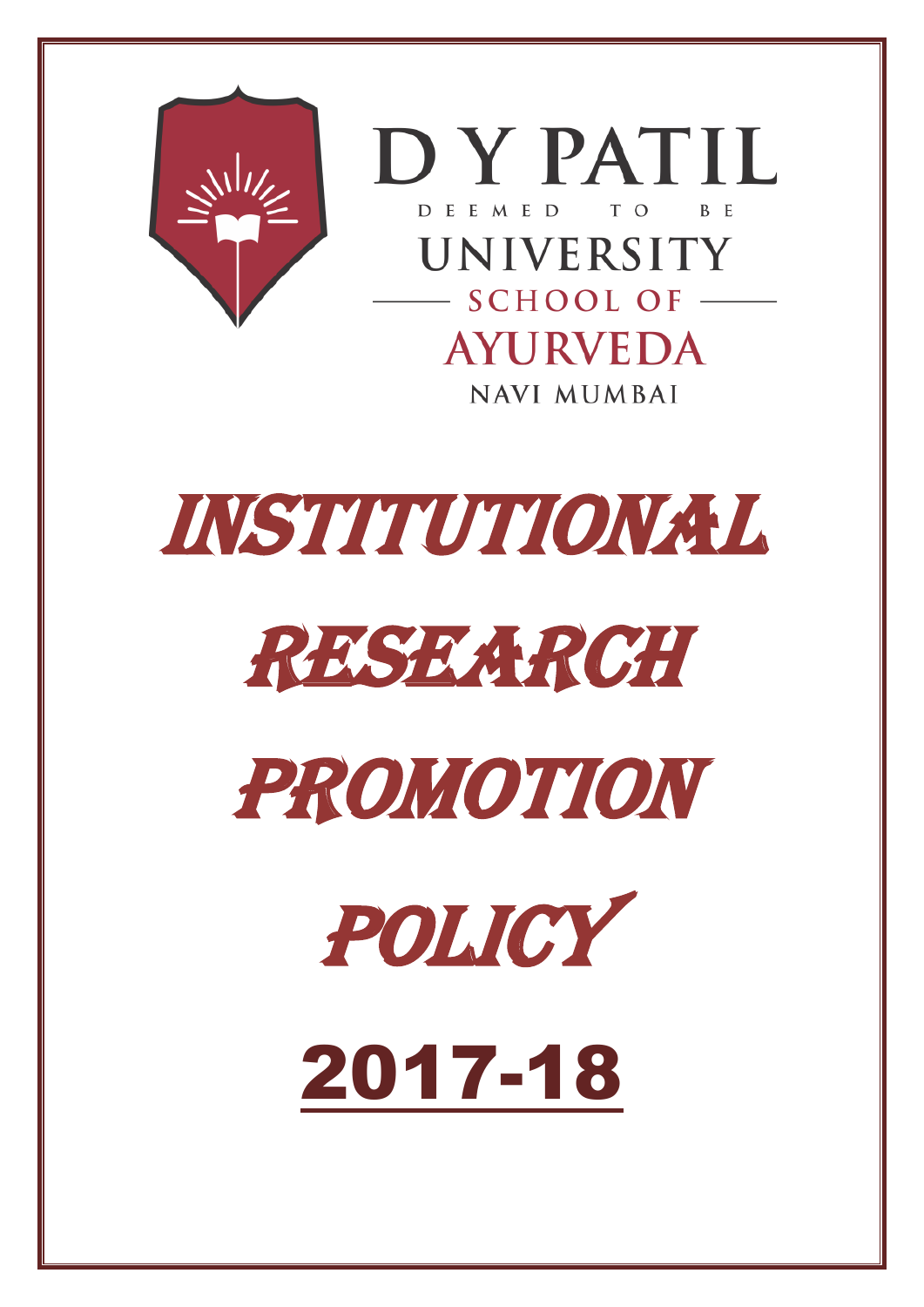# **RESEARCH POLICY SCHOOL OF AYURVEDA, D. Y. PATIL DEEMED TO BE UNIVERSITY**

## **1. Purpose**

The policy shall serve as an overall framework within which research activities of School of Ayurveda will be carried out. The purpose of the Research Policy is to the nurture spirit of research amongst Ayurveda students and academicians. Evidence based Ayurveda is need of the hour.

# **2. Scope**

This is School of Ayurveda, D. Y. Patil Deemed to Be University Research Policy. This is applicable to the students, faculty and collaborators.

## **3. Objectives**

- ➢ To create a research friendly atmosphere in the School of Ayurveda, D. Y. Patil Deemed to Be University.
- ➢ To encourage budding researchers and provide required support and guidance to them
- ➢ Ensure publications in renowned peer reviewed journals indexed in authentic databases
- $\triangleright$  To foster a positive environment to promote socially useful research in the field of Ayurveda with potential for commercial use.

# **4. Custodian of Policy**

The implementation and updating of Research Policy shall be carried out by the Dean, School of Ayurveda, D. Y. Patil Deemed to Be University, Nerul, Navi Mumbai.